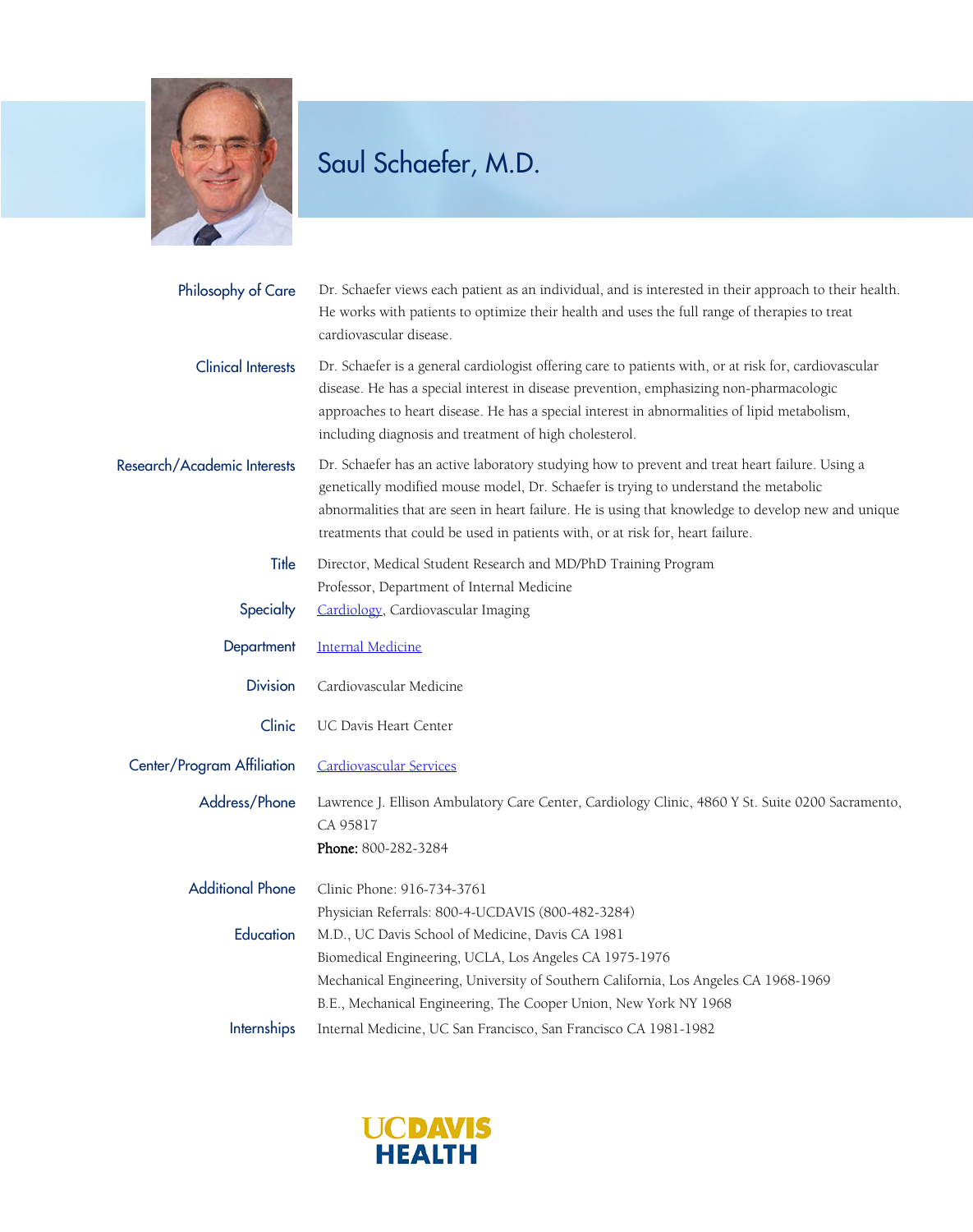

## Saul Schaefer, M.D.

| Residency                         | Internal Medicine, UC San Francisco, San Francisco CA 1982-1984                                                                                                                                                                                                                                                     |
|-----------------------------------|---------------------------------------------------------------------------------------------------------------------------------------------------------------------------------------------------------------------------------------------------------------------------------------------------------------------|
| Fellowships                       | Cardiovascular Medicine, University of Texas Southwestern Medical Center, Dallas TX 1984-1987                                                                                                                                                                                                                       |
| <b>Board Certifications</b>       | American Board of Internal Medicine                                                                                                                                                                                                                                                                                 |
|                                   | American Board of Internal Medicine, Cardiovascular Disease                                                                                                                                                                                                                                                         |
| <b>Professional Memberships</b>   | American College of Cardiology                                                                                                                                                                                                                                                                                      |
|                                   | American Heart Association                                                                                                                                                                                                                                                                                          |
| <b>Honors and Awards</b>          | Department of Internal Medicine Research Career Achievement Award, 2020                                                                                                                                                                                                                                             |
|                                   | Jan J. Kellerman Memorial Award for Cardiovascular Disease Prevention, International Academy of                                                                                                                                                                                                                     |
|                                   | Cardiology, 2018                                                                                                                                                                                                                                                                                                    |
|                                   | Best Doctors in America 1998-2016, 2016                                                                                                                                                                                                                                                                             |
|                                   | UC Davis School of Medicine Alumni Association Distinguished Alumnus Award, 2009                                                                                                                                                                                                                                    |
|                                   | Faculty Research Award, UC Davis School of Medicine, 2002                                                                                                                                                                                                                                                           |
| <b>Select Recent Publications</b> | Thai PN, Miller CV, King MT, Schaefer S, Veech RL, Chiamvimonvat N, Bers DM, Dedkova EN.<br>Ketone Ester D??Hydroxybutyrate?(R)?1,3 Butanediol Prevents Decline in Cardiac Function in<br>Type 2 Diabetic Mice. J Am Heart Assoc. 2021 Sep 29;10:e020729. doi:10.1161/JAHA.<br>120.020729.                          |
|                                   | Seidlmayer LK, Hanson BJ, Thai PN, Schaefer S, Bers DM, Dedkova EN. PK11195 Protects From<br>Cell Death Only When Applied During Reperfusion: Succinate-Mediated Mechanism of Action.<br>Front Physiol. 2021 May 4;12:628508. doi:10.3389/fphys.2021.628508. PMID:34149440.                                         |
|                                   | Yoon DJ, Kaur R, Gallegos A, West K, Yang H, Schaefer S, Tchanque-Fossuo C, Dahle SE, Isseroff<br>RR. Adverse effects of topical timolol: Safety concerns and implications for dermatologic use. J Am<br>Acad Dermatol. 2021 Jan;84(1):199-200. doi:10.1016/j.jaad.2020.04.101. Epub 2020 Apr 25.<br>PMID:32344067. |
|                                   | Westcott S, Wung W, Schelegle A, Ganaga S, Schaefer S. 'Cool Knees' as a Measure of Systemic<br>Vascular Resistance in Cardiac Patients. Cureus. 2020 Nov 2;12(11):e11304. doi:10.7759/cureus.                                                                                                                      |

11304. PMID:33282581.